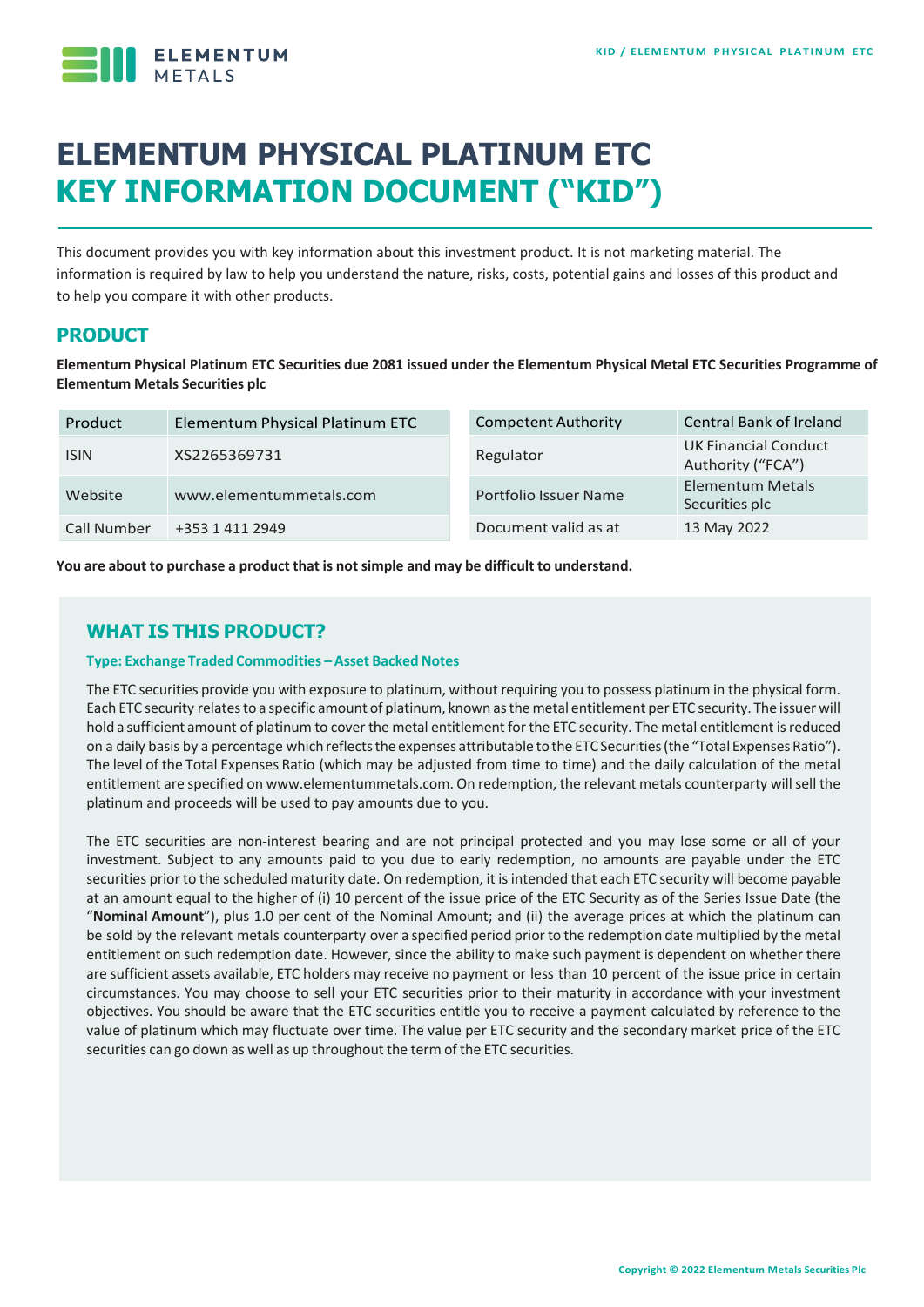

# **WHAT ARE THE RISKS AND WHAT CAN I GET IN RETURN?**



**The risk indicator assumes you keep the product for 7 years. The actual risk can vary significantly if you cash in at an early**  stage and you may get back less. You may not be able to sell or end your product easily or you may have to sell or end at a price **thatsignificantlyimpactsonhowmuchyougetback.**

Be aware of currency risk. If you receive payments in a currency different to that of your home jurisdiction, the final return you will getwill depend on the exchange rate between the two currencies. This risk is not considered in the risk indicator shown.

#### **You may lose some or all of your investment.**

The risk category shown is not guaranteed and may shift over time. The lowest category does not mean risk free.

The ETC security value depends on the underlying metal price reacting to economic factors and it could fall forlong periods.

The summary risk indicator is a guide to the level of risk of this product compared to other products. This product does not include any protection from future market performance so you could lose some or all of your investment. The risk indicator shows how likely it is that the product will lose money because of movements in the markets or because the Issuer is not able to pay you. If the Issuer is not able to pay you what is owed, you could lose your entire investment. The Issuer has classified this product as 4 out of 7, which is a medium risk class. This rates the potential losses from future performance at a medium level and poor market conditions could impact the Issuer's capacity to pay you.

**Intended Retail Investor:** The ETC securities are intended for retail investors who (i) wish to gain exposure to platinum without having to take physical delivery of platinum and have an investment horizon in line with the recommended holding period below; (ii) have specific knowledge or experience of investing in similar products and in financial markets; and (iii) can afford to risk losing theirinvestment, are notseeking topreserve capital and who are not looking for capital guarantee.

**Product term:** This series of ETC securities has a scheduled maturity date of 7 January 2081. The scheduled maturity date may be postponed by up to ten business days. If this is the case, the Issuer will provide you with notice of this and how many days such postponement will be. The ETC securities may be redeemed prior to the scheduled maturity date, if: (1) the Issuer elects to redeem all of the ETC securities in the series following thirty days calendar written notice to you; (2) an event of default occurs; or (3) an early redemption event occurs. A detailed description of events of default and early redemption events can be found in the prospectus in the Master Terms and Conditions of the ETC Securities.

## **WHAT HAPPENS IF ELEMENTUM METALS SECURITIES PLC IS UNABLE TO PAYOUT?**

The product is not protected by the Irish Deposit Guarantee Scheme or any other investor compensation or guarantee scheme. This meansthat if Elementum Metals Securities plc is unable to pay out, you may lose all of your investment. The ability of Elementum Metals Securities plc to pay out will be limited to the amounts realised from the secured property, as further explained in the Prospectus.

If the Issuer fails to make a payment when due, the security trustee (Apex Corporate Trustees (UK) Limited) can enforce the security over the platinum deposited with the custodian, the primary sub-custodians and any sub-custodians. Once the security trustee has enforced the security it can then sell the platinum and use the proceeds of this sale to pay amounts owed to you under the ETC securities. The proceeds of such sale may not be enough to cover all amounts owed to you under the ETC securities. The product is a debt instrument (not a bank deposit) and as such is not covered by any deposit protection scheme.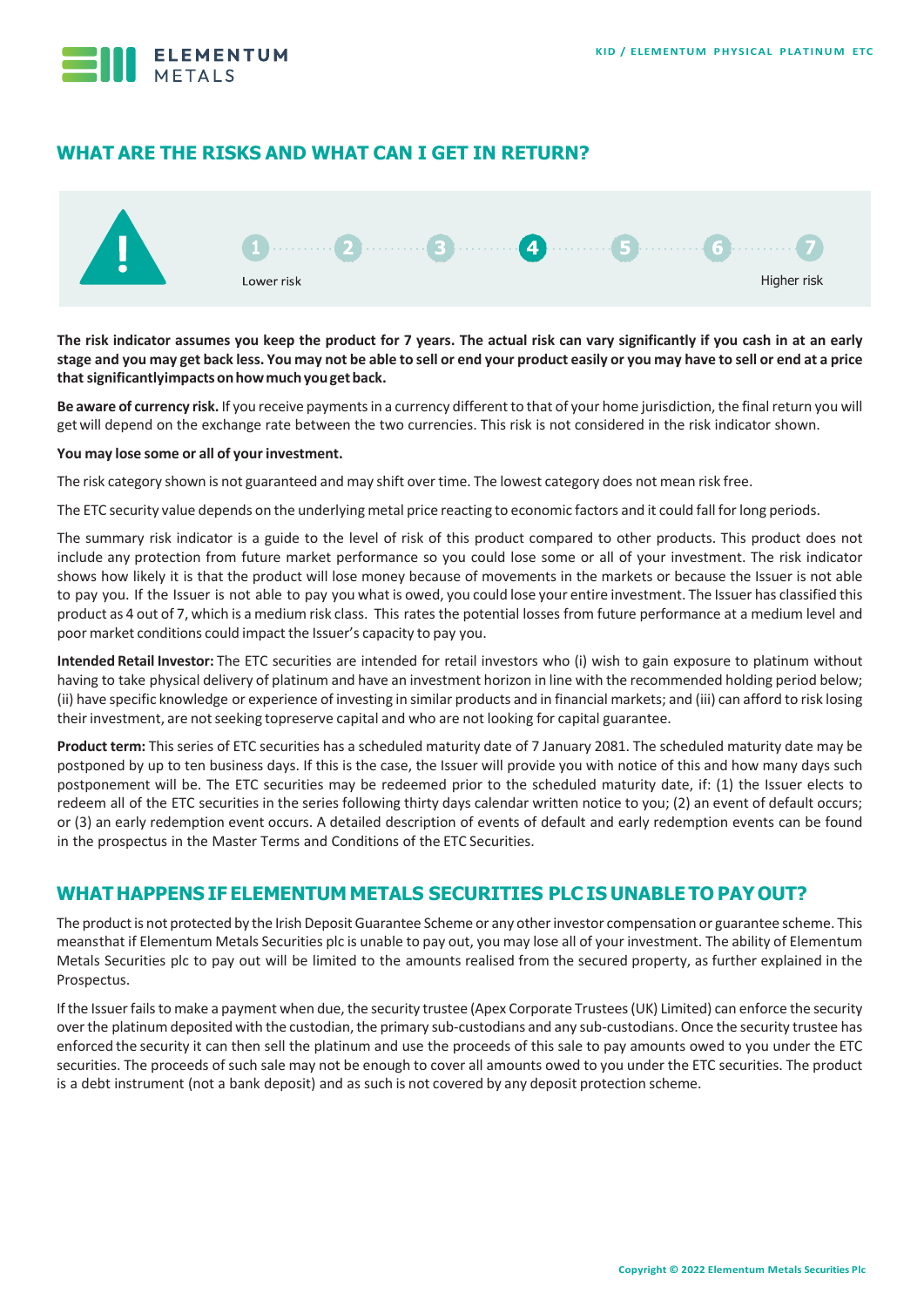

## **PERFORMANCE SCENARIO**

| Scenarios                                                       |                                     | 1 year        | 4 years       | 7 years*      |
|-----------------------------------------------------------------|-------------------------------------|---------------|---------------|---------------|
| <b>Stress scenario</b>                                          | What might you get back after costs | 5,542.44 USD  | 4,601.87 USD  | 3,448.99 USD  |
|                                                                 | Average return each year            | $-44.58%$     | $-17.64%$     | $-14.11%$     |
| Unfavourable scenario                                           | What might you get back after costs | 8,665.74 USD  | 7,775.28 USD  | 7,368.55 USD  |
|                                                                 | Average return each year            | $-13.34%$     | $-6.10%$      | $-4.24%$      |
| What might you get back after costs<br><b>Moderate scenario</b> |                                     | 10,172.89 USD | 10,724.66 USD | 11,306.37 USD |
|                                                                 | Average return each year            | 1.73%         | 1.76 %        | 1.77%         |
| <b>Favourable scenario</b>                                      | What might you get back after costs | 11,960.44 USD | 14,815.48 USD | 17,332.80 USD |
|                                                                 | Average return each year            | 19.60%        | 10.33 %       | 8.17%         |

\*recommended holding period

This table shows the money you could get back over the next 7 years, under different scenarios, assuming that you invest USD 10,000.00.

The scenarios shown illustrate how your investment could perform. You can compare them with the scenarios of other products.

The scenarios presented are an estimate of future performance based on evidence from the past on how the value of this investment varies,and are not an exact indicator. What you will get will vary depending on how the market performs and how long you keep the product. The stressscenario shows what you might get back in extreme market circumstances, and it does not take into account the situation where the Issuer is not able to pay you.

Buying this product means that you think the underlying price will increase.

The figures shown include all the costs of the product itself, but may not include all the costs that you pay to your advisor or distributor.The figures do nottake into account your personaltax situation, whichmay also affect howmuch you get back.

## **HOW LONG SHOULD I HOLD THE INVESTMENT,AND CAN I TAKE MY MONEY OUT EARLY?**

Recommended holding period: 7 years

This product has no required minimum holding period but is designed forlong term investment. However, the product may terminate early (see 'What is this Product?' above) and may also be sold on the secondary market.

#### **WHATARE THE COSTS?**

The Reduction in Yield (RIY) shows what impact the total costs you pay will have on the investment return you might get. The total costs take into account one-off, ongoing and incidental costs. The amounts shown here are the cumulative costs of the product itself, for three different holding periods. The figures assume you invest USD 10,000.00. The figures are estimates and may change in the future.

## **COSTS OVER TIME**

The person selling you or advising you about this product may charge you other costs. If so, this person will provide you with information about these costs, and show you the impact that all costs have on your investment over time.

| Investment USD 10,000.00        |           |           | If you cash in after 1 year $\parallel$ If you cash in after 4 years $\parallel$ If you cash in after 7 years* |  |
|---------------------------------|-----------|-----------|----------------------------------------------------------------------------------------------------------------|--|
| Total costs                     | 20.00 USD | 79.76 USD | 139.16 USD                                                                                                     |  |
| Impact on return (RIY) per year | 0.20%     | 0.20%     | 0.20%                                                                                                          |  |

\*recommended holding period